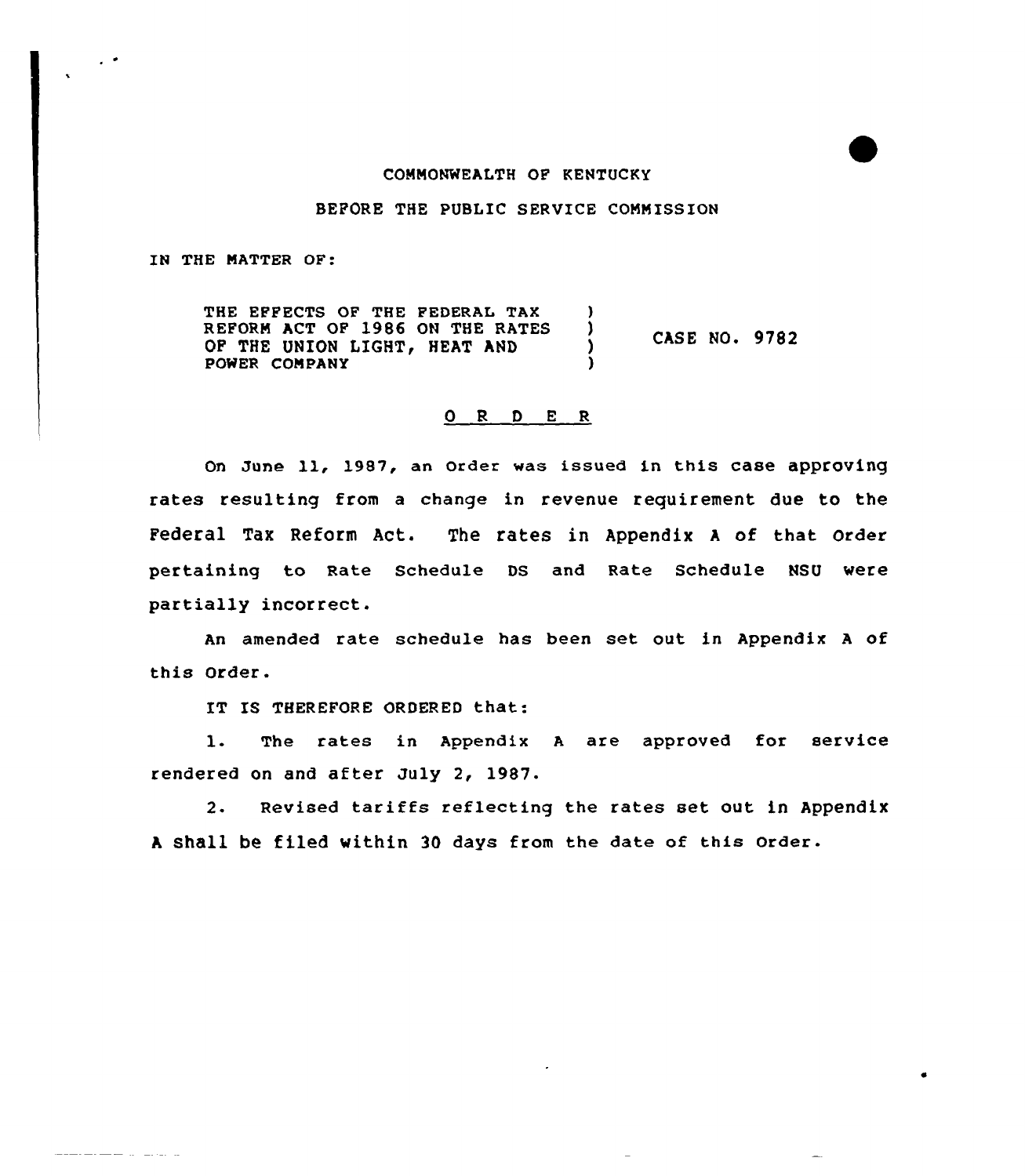Done at Frankfort, Kentucky, this 24th day of June, 1987.

PUBLIC SERVICE COMMISSION

∙l ∝ Chairman C Vite Chairman

Willes Commissione

ATTEST:

Executive Director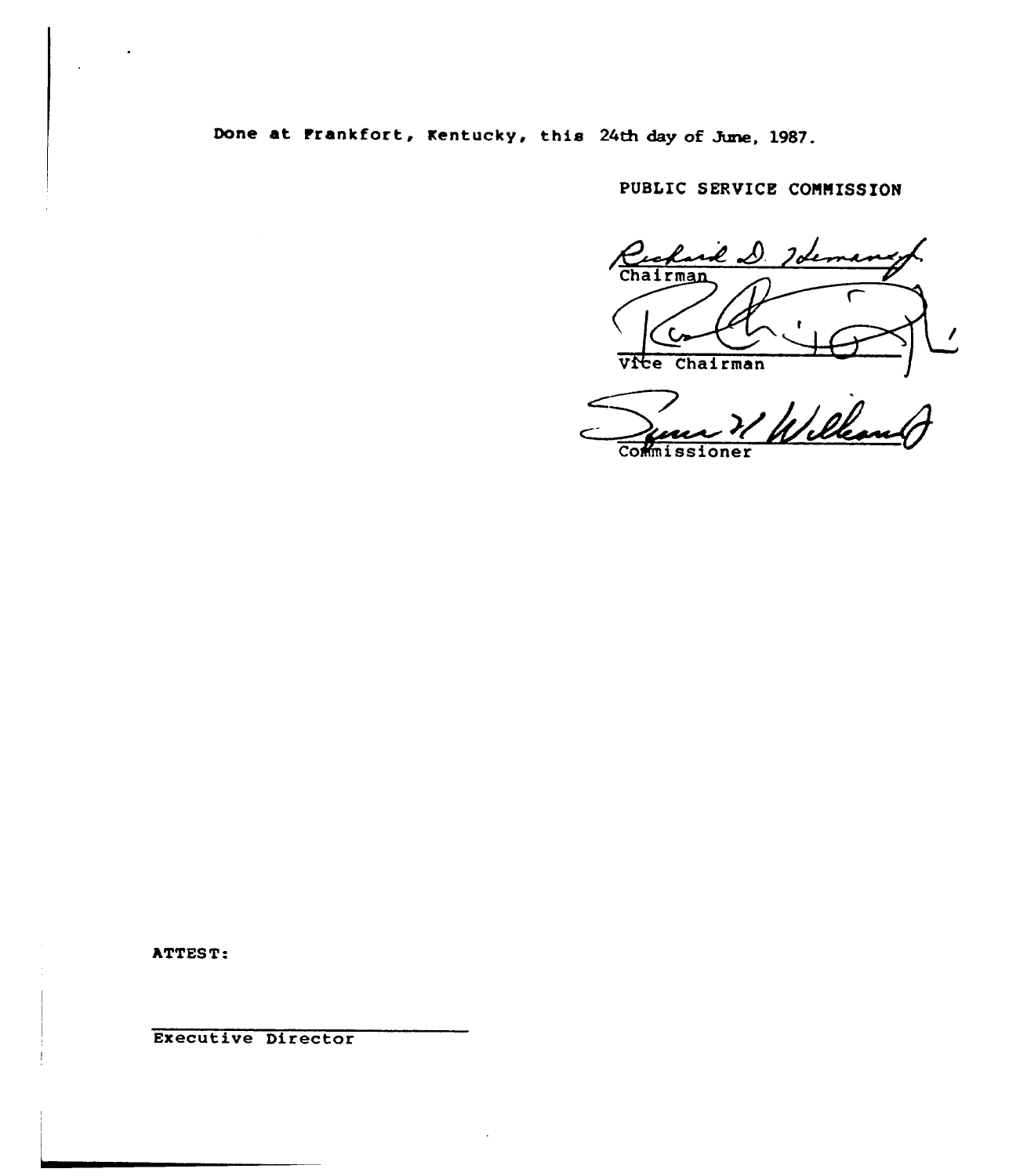#### APPENDIX A

## APPENDIX TO AN ORDER OF THE KENTUCKY PUBLIC SERVICE COMMISSION IN CASE NO. 9782 DATED 6/24/87.

The following rates and charges are prescribed for the customers in the area served by Union Light, Heat and power Company. All other rates and charges not specifically mentioned herein shall remain the same as those in effect under authority of this Commission prior to the effective date of this Order.

> RATE DS (SERVICE AT DISTRIBUTION VOLTAGE)

### Net Monthly Bill

 $\sim$ 

 $\hat{\mathbf{v}}$ 

Computed in accordance with the following charges provided, however, that the maximum monthly rate, excluding the customer charge and the electric fuel component charges, shall not exceed 16.846 cents per kilowatt-hour (kilowatt of demand is abbreviated as Kw and kilowatt -hours are abbreviated as KWH):

| Customer Charge Per Month:                                            |        |               |                   |
|-----------------------------------------------------------------------|--------|---------------|-------------------|
| Single Phase Service                                                  |        | \$5.00        |                   |
| Single and/or Three Phase Service<br>Primary Voltage Service (12.5 or |        | 10.00         |                   |
| $34.5$ KV)                                                            | 100.00 |               |                   |
| Demand Charge:                                                        |        |               |                   |
| First 15 kilowatts                                                    |        | \$0.00~per~K  |                   |
| Additional kilowatts                                                  |        | $6.14$ per KW |                   |
| Energy Charge                                                         |        |               |                   |
| First 6,000 KWH                                                       |        |               | $6.216$ g per KWH |
| Next 300 KWH/KW                                                       |        |               | 3.678¢ per KWH    |
| Additional KWH                                                        |        |               | $3.097$ g per KWH |

For customers receiving service under the provisions of former Rate c, optional Rate for churches, as of June 25, 1981, the maximum monthly rate per kilowatt-hour shall not exceed 10.0S4 cents per kilowatt-hour plus the applicable fuel adjustment charge.